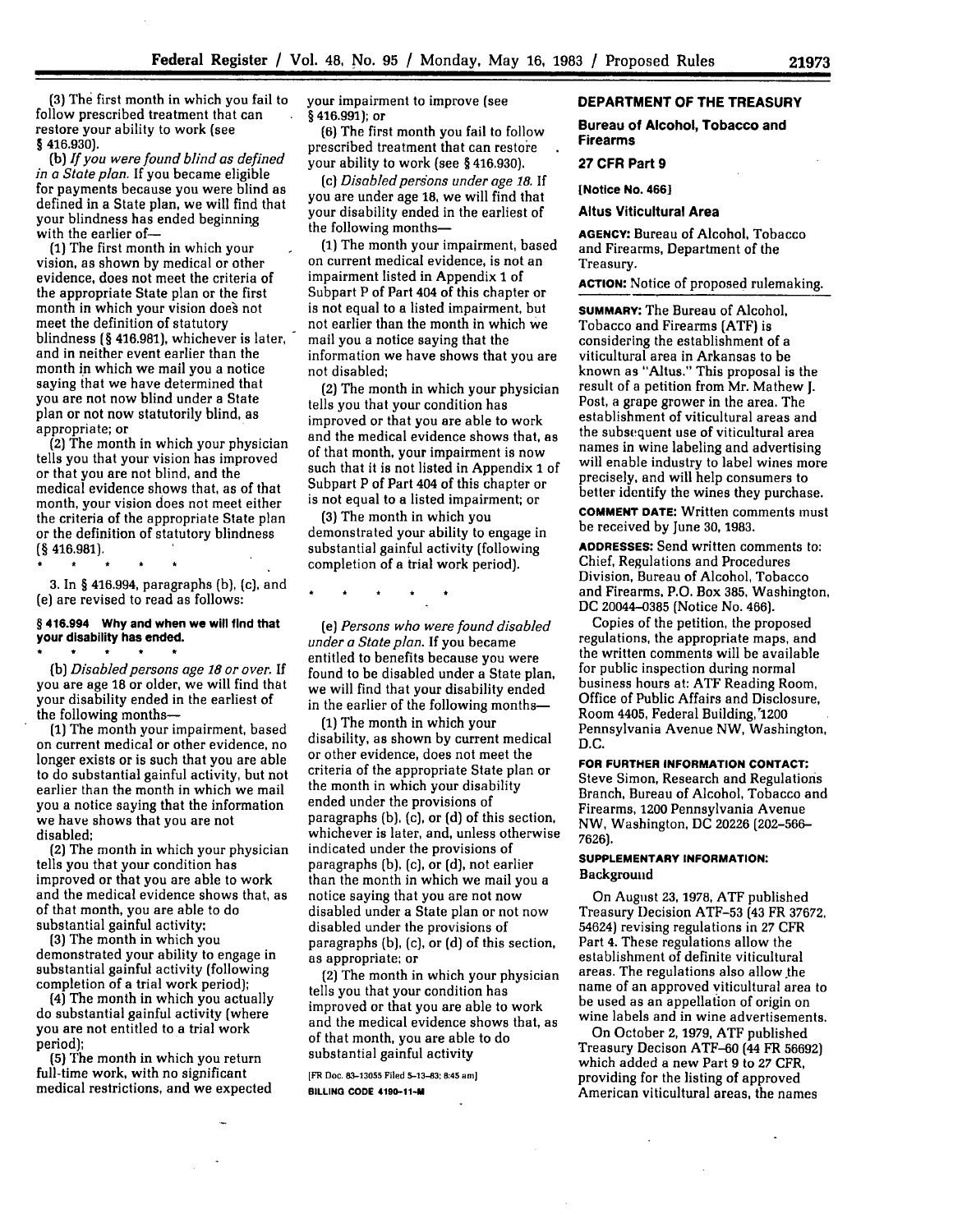of which may be used as appellations of origin.

Section 4.25a(e)(1), Title **27, CFR,** defines an American viticultural area as a delimited grape-growing region distinguishable **by** geographical features. Section 4.25a(e)(2) outlines the procedure for proposing an American viticultural area. Any interested person may petition **ATF** to establish a grapegrowing region as a viticultural area. The petition should include-

(a) Evidence that the name of the proposed viticultural area is locally and/or nationally known as referring to the area specified in the petition;

**(b)** Historical or current evidence that the boundaries of the viticultural area are as specified in the petition;

(c) Evidence relating to the geographical features (climate, soil, elevation, physical features, etc.) which distinguish the viticultural features of the proposed area from surrounding areas;

**(d) A** description of the specific boundaries of the viticultural area, based on the features which can be found on United States Geological Survey **(U.S.G.S.)** maps of the largest applicable scale; and

(e) **A** copy of the appropriate **U.S.G.S.** map with the boundaries prominently marked.

**ATF** has received a petition proposing an area near the town **of** Altus, Arkansas, as a viticultural area to be known as "Altus." The area extends for a length of about five miles, along a plateau situated between the Arkansas River bottomlands and the high peaks of the Boston Mountains. The width of the area is about four miles. The proposed boundaries encompass a total area of between **12,000** and **13,000** acres.There are about **800** acres of grape plantation on vineyards in the proposed area. There are four wineries now operating in the proposed area.

The petitioner claims that the proposed viticultural area is known **by** the name of "Altus" and is associated with grape growing for the following reasons:

(a) The official stationery of the city of Altus, Arkansas, declares that city to be the "wine capital" of the State.

**(b)** Wines produced at the area's four wineries (all located within a mile of the Altus Post Office) have won national and international awards.

(c) Labels of all four wineries bear the name "Altus" as part of their mailing address.

**(d)** Bumper plates used on the first automobiles in town bear the name, "Altus," and the legend, "The grapes grow best."

**(e)** An article **by** Joe Crump, entitled "Vintage Memories," appearing in the *Southwest Times Record* of June 25, **1981,** discussed "Altus, the village known for its wine."

**(f)** The stationery of the local St. Joseph's Farmer Club, whose address is Altus, Arkansas, states: "Best flavored grapes grown in the country. Campbell's Early, Delaware and Niagara a specialty."

**(g)** The Rev. Placidus Oeschsle, a local parish priest from **1897** to **1935,** wrote the following in **1930,** in a work entitled "Historical Sketch of the Congregation of Our Lady of Perpetual Help":

Some of our pioneers came from winemaking countries, and started to plant vineyards. Grapegrowing became a very profitable industry, and Altus was soon famous for its good wine.

Our grape festivals are an attraction for thousands of visitors **\* \*** After many years of experimenting with hundreds of varieties, only a few proved commercially valuable. Today, mostly Campbell's Early, Delaware, Niagara, Brighton, and Banner, and a few others are cultivated for market **\* \*** \*The grapes of Altus are famous, and are shipped all over the country.

The petitioner claims that the proposed viticultural area is distinguished from the surrounding area for the following reasons:

**(1)** The moderating climatological effects of the Boston Mountains protect the area from the harshest of winter's weather.

(2) The elevation of the plateau above the surrounding river and creek valleys creates a microclimate wherein cold air is funneled down to the Arkansas River in the spring and fall. Thus, as the petitioner states, "It has been observed that growers in the hills around Altus enjoy additional frost-free growing days because the colder air sinks to the river valley, and forces warmer air into the hills in the early spring and late fall."

**(3)** The soils of the Altus region (known as the Linker-Mountainburg association) are distinctive in that within Arkansas they are found only along the edge of the Boston Mountains. These soils, states the petitioner, "are fine to gravelly in texture, sandy to silty loams, and slightly to strongly acid." It is implied that these soils are particularly suited to viticulture.

The boundaries of the proposed viticultural area may be found on five U.S.G.S. topographic maps in the **7.5** minute series: Ozark Quadrangle, Coal Hill Quadrangle, Hartman Quadrangle, Hunt Quadrangle, and Watalula Quadrangle. The boundaries are described in the proposed § 9.77.

# Regulatory Flexibility Act

The provisions of the Regulatory Flexibility Act relating to an initial and final regulatory flexibility analysis **(5 U.S.C. 603,** 604) are not applicable to this proposal because the notice of proposed rulemaking, if promulgated as a final rule, will not have a significant economic impact on a substantial number of small entities. The proposal is not expected to have significant secondary or incidental effects on a substantial number of small entities, because the value of the proposed viticultural area designation is intangible and subject to influence **by** other unrelated factors. Further, the proposal will not impose, or otherwise cause, a significant increase in the reporting, recordkeeping, or other compliance burdens on a substantial number of small entities.

## Executive Order **12291**

In compliance with Executive Order 12291 of Feb. **17,** 1981, the Bureau has determined that this proposal is not a major rule since it will not result in:

(a) An annual effect on the economy of **\$100** million or more;

(b) A major increase In costs or prices for consumers, individual industries, Federal, State, or local government agencies, or geographic regions; or

(c) Significant adverse effects on competition, employment, investment, productivity, or on the ability of United States-based enterprises to compete with foreign-based enterprises in domestic or export markets.

#### Public Participation-Written Comments

**ATF** requests comments concerning this proposed viticultural area from all interested persons. Furthermore, while this document proposes possible boundaries for the Altus viticultural area, comments concerning other possible boundaries for this viticultural area will be given consideration.

Comments received before the closing date will be carefully considered. Comments received after the closing date and too late for consideration will be treated as possible suggestions for future **ATF** action.

**ATF** will not recognize any material or comments as confidential. Comments may be disclosed to the public. Any material which the commenter considers to be confidential or inappropriate for disclosure to the public should not be included in the comment. The name of the person submitting a comment is not exempt from disclosure.

Any person who desires an opportunity to comment orally at a public hearing on these proposed